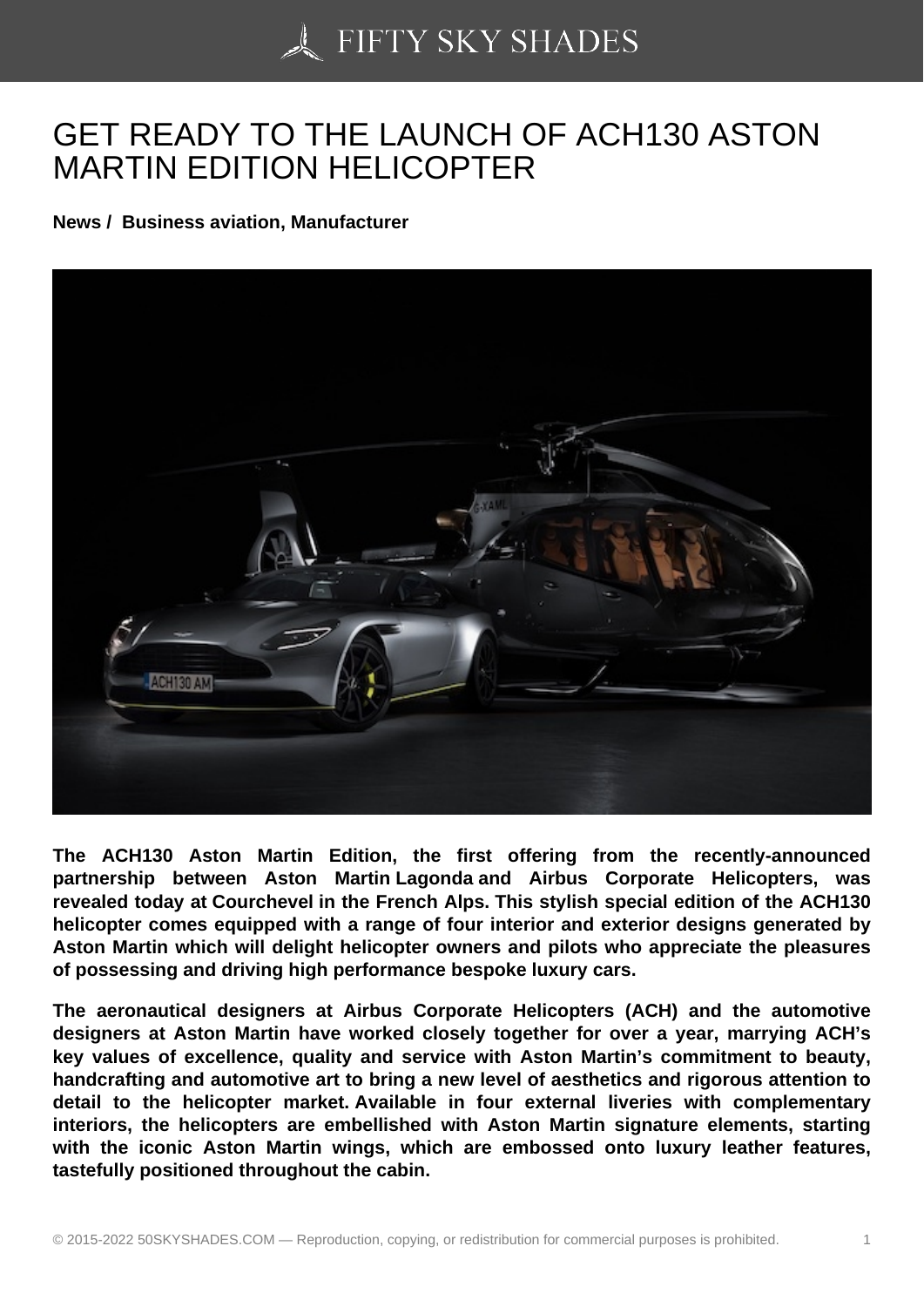

The Stirling Green-themed external scheme, which is already flying on the first aircraft, features a painted gradient, which fades down into Jet Black on the underside of the helicopter with Skyfall Silver around the cowlings. Further external liveries are available with other Aston Martin paint colours including Xenon Grey, Arizona and Ultramarine Black. Inside, the automotive-inspired cabin, which offers a higher level of comfort, is trimmed in Pure Black ultra-suede with a palette of selectable leathers comprising Oxford Tan, Pure Black, Cormorant and Ivory.

On the rear of the front seats the same brogue detailing that is found in a DB11 runs down the centre of the seat and the doors have been trimmed with leather to provide passengers with comfortable touch points during their flight. By using materials from the Aston Martin automotive palette the interior of this special edition of the ACH130 sits in harmony with the interior of Aston Martin sports cars.

Each of these special edition helicopters will have a plaque included on the instrument panel which shows the partnership logos, the registration of the aircraft, the edition number and the owner's name, should they wish to have it included.

Aston Martin Vice President and Chief Creative Officer, Marek Reichman, said: "We have our own set of automotive design principles but in recent years we have been learning how to apply our principles to other areas of design, such as architecture, motorcycles and now helicopters. This first application of our design practices to a helicopter posed a number of interesting challenges but we have enjoyed working through them. Beauty is of vital importance to Aston Martin and to our customers and we think the ACH130 Aston Martin Edition is an inherently beautiful machine. It provided a wonderful canvas for our team to work on so we now look forward to seeing everybody's reaction."

Frédéric Lemos, Head of Airbus Corporate Helicopters, also commented: "The ACH130 Aston Martin Edition is optimally positioned in the market for hands-on owners who draw satisfaction from personally piloting their aircraft and it generates strong brand-loyalty. In the same way Aston